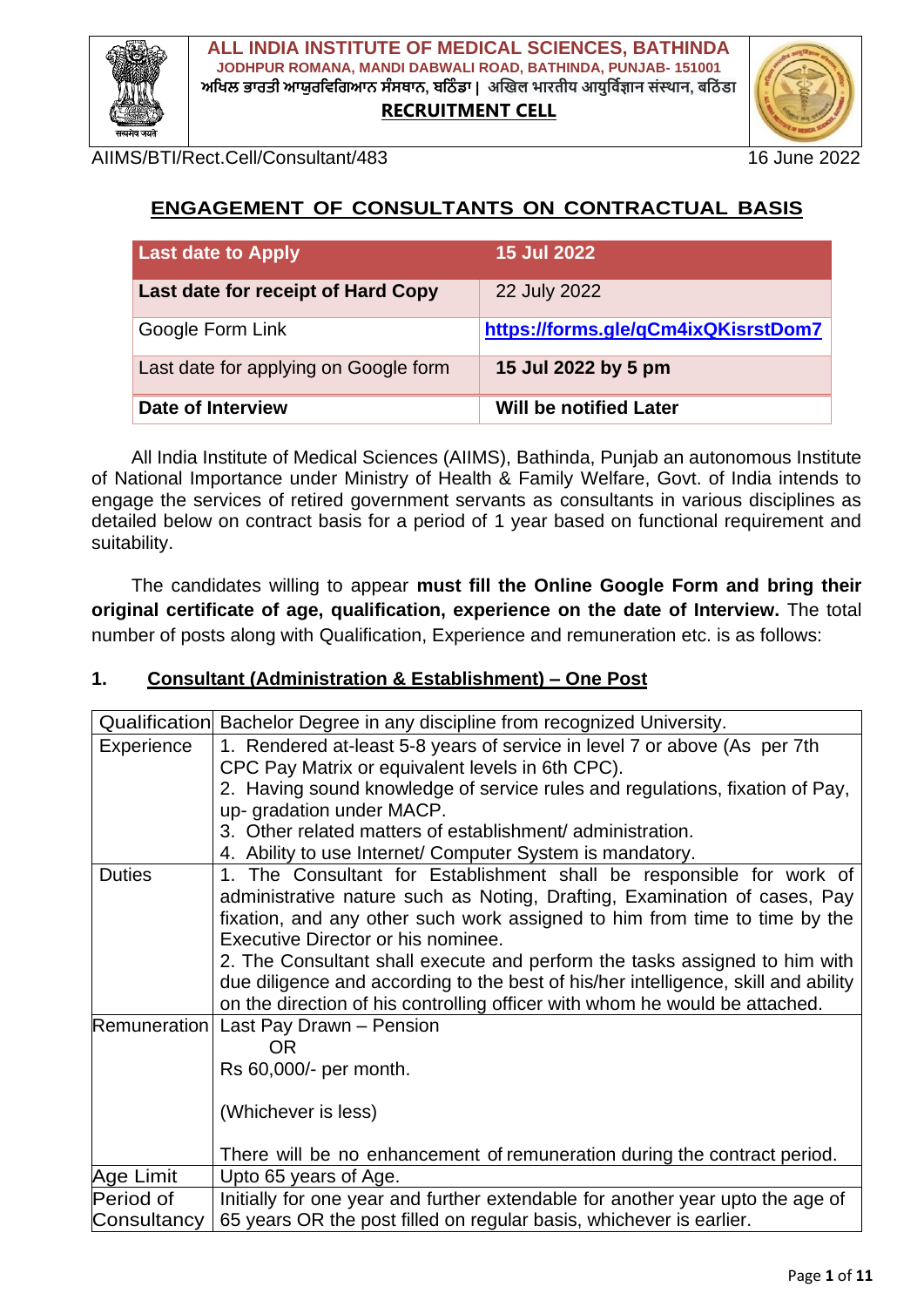#### 2. **Consultant (Civil & Estate) – One Post.**

| Eligibility   | Candidate should be a retired Government Servant from Central/State               |
|---------------|-----------------------------------------------------------------------------------|
|               | Governments/ Autonomous Bodies/ Statutory Bodies/PSU/ Research                    |
|               | Organizations/ Universities who was holding a Group-A Officer post in Civil       |
|               | Engineering wing of his previous employment.                                      |
| Qualification | Master of Engineering/Master of Technology or Equivalent in Civil                 |
|               | Engineering.                                                                      |
| Experience    | 1. 10 years of experience of Civil Engineering, Preferably in Hospital            |
|               | Management. The experience should be in planning, tendering and execution         |
|               | of contract management of civil or allied work which includes<br>civil            |
|               | maintenancealso.                                                                  |
|               | 2. Experience of handling Central Government civil construction project           |
|               | through CPWD Procedures/GFR/Govt. procedures would be preferred.                  |
| <b>Duties</b> | 1. To prepare and examine/review tender documents for civil and allied works,     |
|               | submit advice & finalization of civil and electrical works (new or                |
|               | maintenance/repair) of the institute and monitoring thereof.                      |
|               | 2. To examine all technical issues related to and arising during implementation   |
|               | of civil and allied works in AIIMS, Bathinda to render support services of all    |
|               | maintenance works.                                                                |
|               | 3. The Consultant shall be responsible for Estate related issues of the Institute |
|               | e.g., taking over of completed structures from executing agency, repair and       |
|               | maintenance of completed structures beyond defect liability period, issues        |
|               | related to land, roads, water, electricity and campus support services etc.,      |
|               | 4. The Consultant shall inspect and identify deficiencies/quality issues in       |
|               | CMEP of the buildings, furniture, and services within the scope of the            |
|               | executing agency and the EPC contractor and will ensure their rectification       |
|               | before taking over of the buildings, furniture, support areas, services, roads    |
|               | etc.                                                                              |
|               | 5. Supervising the preparation of inventory of the assets transferred by the      |
|               | executing agency, their proper cataloguing and inspection from time to time.      |
|               | 6. Supervising maintenance activities with the help of engineering support        |
|               | staff.                                                                            |
|               | 7. The Consultant (Estate) will ensure that all the proposals and plans relating  |
|               | to various construction (CMEP) works, maintenance and repair works are            |
|               | completed as per requirements.                                                    |
|               | 8. To prepare estimates for Civil construction works as per the laid down         |
|               | guidelines of CPWD/ Central/ State Govt.                                          |
|               | 9. To liaison with State/ Central Govt/ Local authorities for getting the         |
|               | necessary statutory approvals related to the Civil construction, different        |
|               | engineering divisions and operations of various plants like STP/ ETP etc.         |
|               | 10. To keep an overall check and supervision of the Operation and                 |
|               | Maintenance activities of various Civil assets/ services.                         |
|               | 11. To ensure that the required documentation of the O&M activities,              |
|               | including operation and maintenance log sheets, maintenance registers,            |
|               | preventive maintenance operations are being maintained and done by the            |
|               | O&M agency, if engaged by AIIMS Bathinda.                                         |
|               | 12. To help in the allotment of staff quarters/hostels.                           |
|               | 13. To carry out all works assigned by the Executive Director or his authorized   |
|               |                                                                                   |
|               | representatives.                                                                  |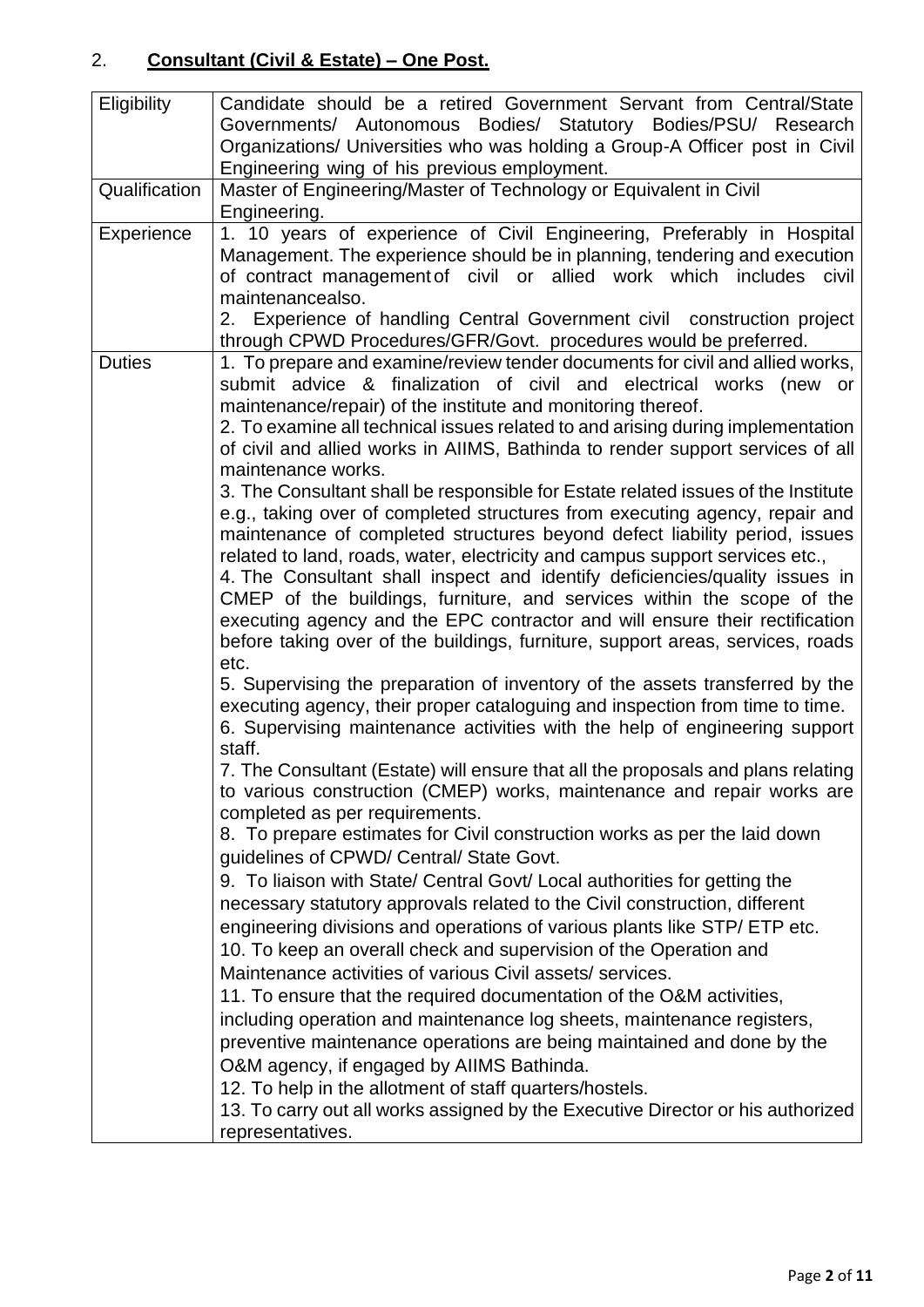|             | Remuneration Last Pay Drawn - Pension                                          |
|-------------|--------------------------------------------------------------------------------|
|             | OR                                                                             |
|             | Rs 75,000/- per month                                                          |
|             |                                                                                |
|             | (Whichever is less)                                                            |
|             |                                                                                |
|             | There will be no enhancement of remuneration during the contract period        |
| Age Limit   | Upto 65 years of Age.                                                          |
| Period of   | Initially for one year and further extendable for another year upto the age of |
| Consultancy | 65 years OR the post filled on regular basis, whichever is earlier.            |

# 3. **Consultant (Electrical) - One Post.**

| Eligibility   | Candidate should be a retired Government Servant from Central/State                                                                                                                                                                                                                                                                                                                                                                                                                                                                                                                                                                                                                                                                                                                                                                                                                                                                                                                         |
|---------------|---------------------------------------------------------------------------------------------------------------------------------------------------------------------------------------------------------------------------------------------------------------------------------------------------------------------------------------------------------------------------------------------------------------------------------------------------------------------------------------------------------------------------------------------------------------------------------------------------------------------------------------------------------------------------------------------------------------------------------------------------------------------------------------------------------------------------------------------------------------------------------------------------------------------------------------------------------------------------------------------|
|               | Governments/ Autonomous Bodies/ Statutory Bodies/PSU/ Research                                                                                                                                                                                                                                                                                                                                                                                                                                                                                                                                                                                                                                                                                                                                                                                                                                                                                                                              |
|               | Organizations/ Universities who was holding a Group-A Officer post in                                                                                                                                                                                                                                                                                                                                                                                                                                                                                                                                                                                                                                                                                                                                                                                                                                                                                                                       |
|               | Electrical Engineering wing of his previous employment.                                                                                                                                                                                                                                                                                                                                                                                                                                                                                                                                                                                                                                                                                                                                                                                                                                                                                                                                     |
| Qualification | <b>Essential Qualifications:</b>                                                                                                                                                                                                                                                                                                                                                                                                                                                                                                                                                                                                                                                                                                                                                                                                                                                                                                                                                            |
|               | Degree in Electrical Engineering from recognized University/ Institution.                                                                                                                                                                                                                                                                                                                                                                                                                                                                                                                                                                                                                                                                                                                                                                                                                                                                                                                   |
| Experience    | 1. 10 years of experience in planning, tendering, execution and contract                                                                                                                                                                                                                                                                                                                                                                                                                                                                                                                                                                                                                                                                                                                                                                                                                                                                                                                    |
|               | management of electrical or allied works.                                                                                                                                                                                                                                                                                                                                                                                                                                                                                                                                                                                                                                                                                                                                                                                                                                                                                                                                                   |
|               | Experience of handling Central Government civil Construction projects/<br>2.                                                                                                                                                                                                                                                                                                                                                                                                                                                                                                                                                                                                                                                                                                                                                                                                                                                                                                                |
|               | CPWD procedures/ GFR/ Govt. procedures covered projects would be                                                                                                                                                                                                                                                                                                                                                                                                                                                                                                                                                                                                                                                                                                                                                                                                                                                                                                                            |
|               | preferred.                                                                                                                                                                                                                                                                                                                                                                                                                                                                                                                                                                                                                                                                                                                                                                                                                                                                                                                                                                                  |
| <b>Duties</b> | 1. To examine/review concept plan(s)/ Detailed Project Reports received in                                                                                                                                                                                                                                                                                                                                                                                                                                                                                                                                                                                                                                                                                                                                                                                                                                                                                                                  |
|               | AIIMS Bathinda and make necessary suggestions/recommendations/advice.                                                                                                                                                                                                                                                                                                                                                                                                                                                                                                                                                                                                                                                                                                                                                                                                                                                                                                                       |
|               | 2. To help in preparation and scrutiny of the tender documents related to the                                                                                                                                                                                                                                                                                                                                                                                                                                                                                                                                                                                                                                                                                                                                                                                                                                                                                                               |
|               | engineering division (Electrical) at AIIMS Bathinda and vetting of the same for                                                                                                                                                                                                                                                                                                                                                                                                                                                                                                                                                                                                                                                                                                                                                                                                                                                                                                             |
|               | final publication.                                                                                                                                                                                                                                                                                                                                                                                                                                                                                                                                                                                                                                                                                                                                                                                                                                                                                                                                                                          |
|               | 3. To examine<br>all technical issues related to and<br>arising<br>during                                                                                                                                                                                                                                                                                                                                                                                                                                                                                                                                                                                                                                                                                                                                                                                                                                                                                                                   |
|               | implementation of electrical and allied works in AIIMS Bathinda                                                                                                                                                                                                                                                                                                                                                                                                                                                                                                                                                                                                                                                                                                                                                                                                                                                                                                                             |
|               | 4. To assist in evaluation of specifications and in quality assurance.<br>5. To assist in handing over process of electrical works in the buildings of                                                                                                                                                                                                                                                                                                                                                                                                                                                                                                                                                                                                                                                                                                                                                                                                                                      |
|               | AIIMS Bathinda.                                                                                                                                                                                                                                                                                                                                                                                                                                                                                                                                                                                                                                                                                                                                                                                                                                                                                                                                                                             |
|               | 6. To prepare estimates for electrical works as per the laid down guidelines                                                                                                                                                                                                                                                                                                                                                                                                                                                                                                                                                                                                                                                                                                                                                                                                                                                                                                                |
|               | of CPWD/ Central/ State Govt.                                                                                                                                                                                                                                                                                                                                                                                                                                                                                                                                                                                                                                                                                                                                                                                                                                                                                                                                                               |
|               | 7. To liaison with State/ Central Govt/ Local authorities for getting the                                                                                                                                                                                                                                                                                                                                                                                                                                                                                                                                                                                                                                                                                                                                                                                                                                                                                                                   |
|               | necessary statutory approvals related to the Electrical works at AIIMS                                                                                                                                                                                                                                                                                                                                                                                                                                                                                                                                                                                                                                                                                                                                                                                                                                                                                                                      |
|               | Bathinda as required under rules and regulations enforce.                                                                                                                                                                                                                                                                                                                                                                                                                                                                                                                                                                                                                                                                                                                                                                                                                                                                                                                                   |
|               |                                                                                                                                                                                                                                                                                                                                                                                                                                                                                                                                                                                                                                                                                                                                                                                                                                                                                                                                                                                             |
|               |                                                                                                                                                                                                                                                                                                                                                                                                                                                                                                                                                                                                                                                                                                                                                                                                                                                                                                                                                                                             |
|               |                                                                                                                                                                                                                                                                                                                                                                                                                                                                                                                                                                                                                                                                                                                                                                                                                                                                                                                                                                                             |
|               |                                                                                                                                                                                                                                                                                                                                                                                                                                                                                                                                                                                                                                                                                                                                                                                                                                                                                                                                                                                             |
|               |                                                                                                                                                                                                                                                                                                                                                                                                                                                                                                                                                                                                                                                                                                                                                                                                                                                                                                                                                                                             |
|               |                                                                                                                                                                                                                                                                                                                                                                                                                                                                                                                                                                                                                                                                                                                                                                                                                                                                                                                                                                                             |
|               |                                                                                                                                                                                                                                                                                                                                                                                                                                                                                                                                                                                                                                                                                                                                                                                                                                                                                                                                                                                             |
|               |                                                                                                                                                                                                                                                                                                                                                                                                                                                                                                                                                                                                                                                                                                                                                                                                                                                                                                                                                                                             |
|               |                                                                                                                                                                                                                                                                                                                                                                                                                                                                                                                                                                                                                                                                                                                                                                                                                                                                                                                                                                                             |
|               |                                                                                                                                                                                                                                                                                                                                                                                                                                                                                                                                                                                                                                                                                                                                                                                                                                                                                                                                                                                             |
|               |                                                                                                                                                                                                                                                                                                                                                                                                                                                                                                                                                                                                                                                                                                                                                                                                                                                                                                                                                                                             |
|               |                                                                                                                                                                                                                                                                                                                                                                                                                                                                                                                                                                                                                                                                                                                                                                                                                                                                                                                                                                                             |
|               |                                                                                                                                                                                                                                                                                                                                                                                                                                                                                                                                                                                                                                                                                                                                                                                                                                                                                                                                                                                             |
|               |                                                                                                                                                                                                                                                                                                                                                                                                                                                                                                                                                                                                                                                                                                                                                                                                                                                                                                                                                                                             |
|               | 8. To ensure that the fuel supply (HSD for DG sets) is adequately available<br>at all times to meet the emergent situation arising out of failure of supply from<br>the substation of the State Electricity Board.<br>9. To keep an overall check and supervision of the Operation and<br>Maintenance activities of various Electrical works/LT Panels/Transformers/<br>DG Sets/ Underground electrical cables/ Main Distribution boards.<br>10. To keep necessary liaison with the State Electricity Board to ensure<br>uninterrupted electricity supply to the Institute.<br>11. To ensure that the required documentation of the O&M activities related<br>to the Electrical works, including operation and maintenance log sheets,<br>maintenance registers, preventive maintenance operations are being done<br>and maintained by the O&M agency, if engaged by AIIMS Bathinda.<br>12. To carry out all works assigned by the Executive Director or his authorized<br>representatives. |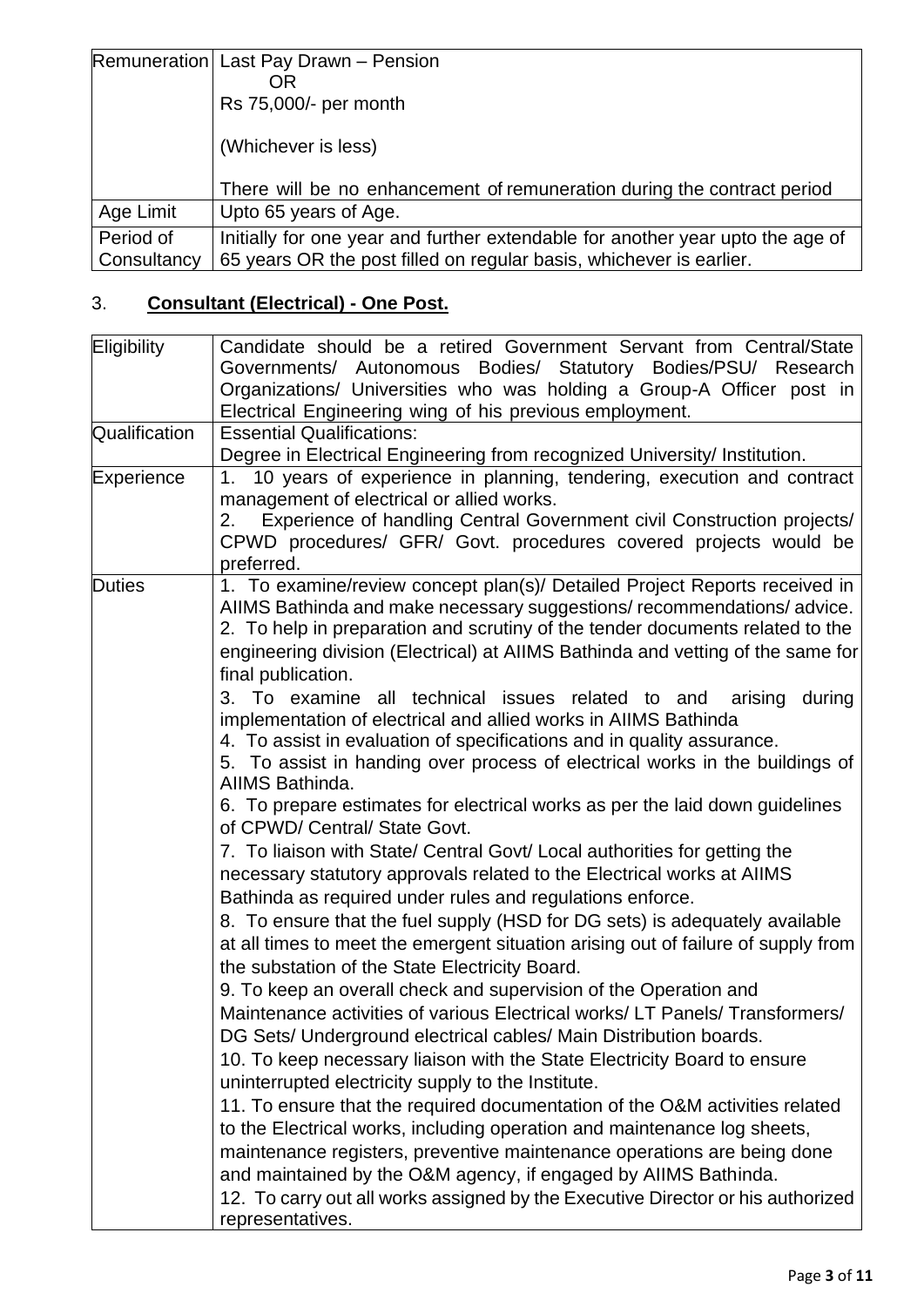|             | Remuneration Last Pay Drawn - Pension<br><b>OR</b><br>Rs 60,000/- per month<br>(Whichever is less) |
|-------------|----------------------------------------------------------------------------------------------------|
|             | There will be no enhancement of remuneration during the contract period                            |
| Age Limit   | Upto 65 years of Age.                                                                              |
| Period of   | Initially for one year and further extendable for another year upto the age of                     |
| Consultancy | 65 years OR the post filled on regular basis, whichever is earlier.                                |

# 4. **Consultant (Internal Audit). – One Post**

| Qualification<br>&<br>Experience | Retired Senior Audit Officer/Senior Accounts Officer of CAG or any other<br>Government rendered 08 years post qualification experience of Audit<br>Department in Central Government/ State Government/ Government<br>Autonomous Body with CA/ CMA/ MFC/ MBA (Finance)/ICWA/CMA<br>Equivalent from recognized institution/ university.<br>OR.<br>Retired Officers with B.Com/ M.Com with SAS (Subordinate Account                                                                                                                                                                                                                                                                                                                                                                  |
|----------------------------------|-----------------------------------------------------------------------------------------------------------------------------------------------------------------------------------------------------------------------------------------------------------------------------------------------------------------------------------------------------------------------------------------------------------------------------------------------------------------------------------------------------------------------------------------------------------------------------------------------------------------------------------------------------------------------------------------------------------------------------------------------------------------------------------|
|                                  | Services) qualification and 15 years' experience in Central Government/ State<br>Government/ Government Autonomous Body.                                                                                                                                                                                                                                                                                                                                                                                                                                                                                                                                                                                                                                                          |
| <b>Duties</b>                    | 1. To help the management in financial matters as per Government of India /<br>AIIMS, Bathinda guidelines.<br>2. Pre audit and or post audit of payment and purchase proposals.<br>3. To prepare reports to be sent to various agencies.<br>4. Duties will include internal audit, Classification of income and expenses,<br>maintaining accounts integrity, bank reconciliation, balance sheet, preparation<br>stock verifications, valuations, tax advice, replies to audit queries etc.<br>5. The Consultant shall execute and perform the tasks assigned to<br>him with due diligence and according to the best of his/her<br>intelligence, skill and ability on the direction of the Executive<br>Director or his/her controlling officer with whom he would be<br>attached. |
|                                  | Remuneration Last Pay Drawn - Pension<br><b>OR</b><br>Rs 75,000/- per month.<br>(Whichever is less)<br>There will be no enhancement of remuneration during the contract period.                                                                                                                                                                                                                                                                                                                                                                                                                                                                                                                                                                                                   |
| Age Limit                        | Upto 65 years of Age.                                                                                                                                                                                                                                                                                                                                                                                                                                                                                                                                                                                                                                                                                                                                                             |
| Period of                        | Initially for one year and further extendable for another year upto the age of                                                                                                                                                                                                                                                                                                                                                                                                                                                                                                                                                                                                                                                                                                    |
| Consultancy                      | 65 years OR the post filled on regular basis, whichever is earlier.                                                                                                                                                                                                                                                                                                                                                                                                                                                                                                                                                                                                                                                                                                               |

## 5. **Consultant (Finance & Accounts) – One Post.**

| Eligibility   | To help the Management in financial matters as per Government of India          |
|---------------|---------------------------------------------------------------------------------|
|               | Instructions. To do all translation work and also to prepare reports to be sent |
|               | to various agencies. To carry out all works assigned by the Director or his     |
|               | authorized representatives.                                                     |
| Qualification | Essential Qualifications: Bachelor Degree in Commerce or Post Graduate          |
|               | Degree in Commerce having Finance as a subject. Qualifications may be           |
|               | relaxed in the case of deserving candidates who have worked in Central          |
|               | Government Organization, as a senior sub-ordinate posts.                        |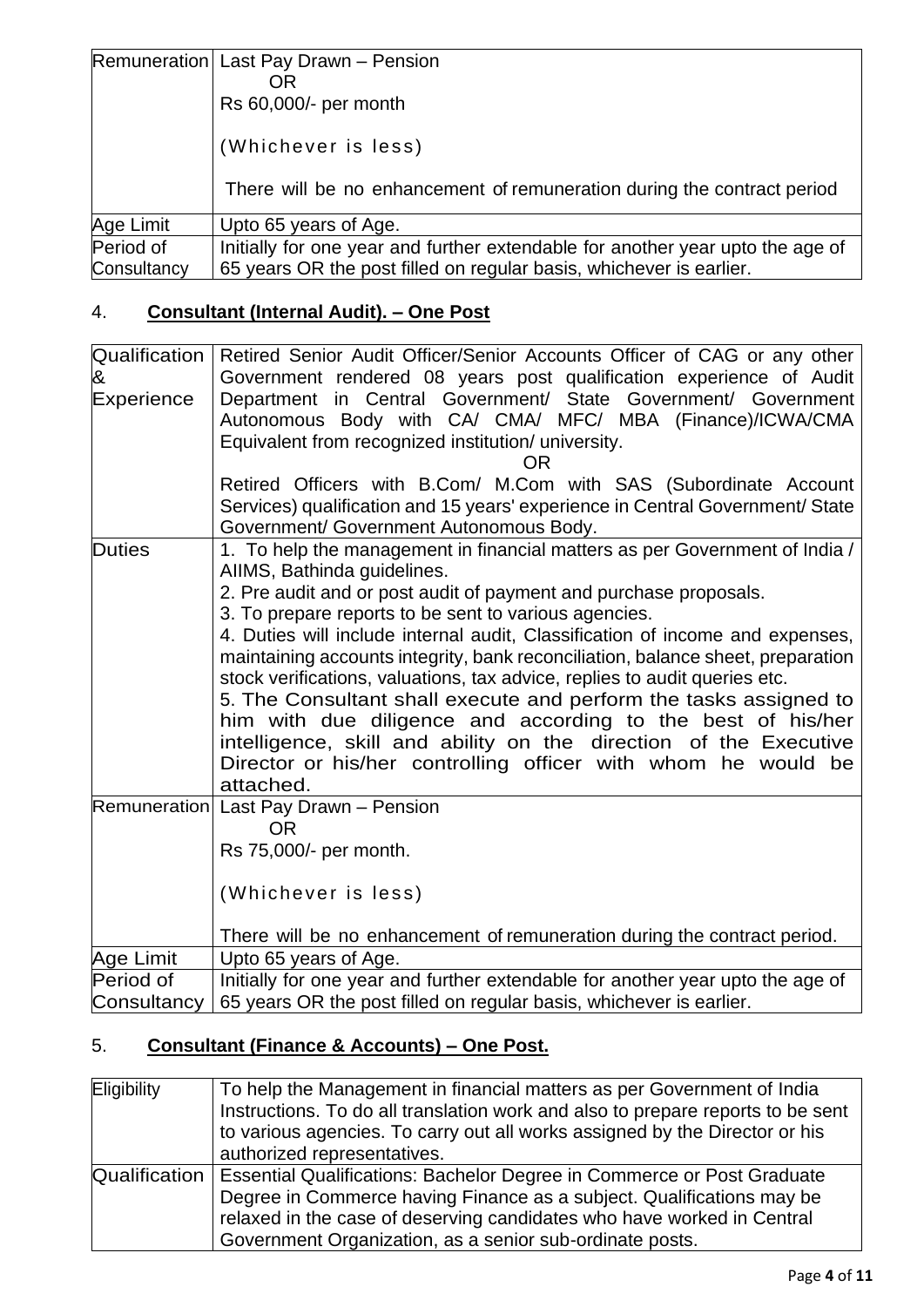| Experience               | 10 years of experience in handling official finance Department of any Central<br>Government Organization/ State Governments/ Autonomous<br>Bodies/<br>Statutory Bodies/ PSU/ Research Organizations/ Universities.                                                                                                                                                                                                                                                                                                                                                                                                                                                                                                                                                                                                                                                                                                                                                                                                                                                      |
|--------------------------|-------------------------------------------------------------------------------------------------------------------------------------------------------------------------------------------------------------------------------------------------------------------------------------------------------------------------------------------------------------------------------------------------------------------------------------------------------------------------------------------------------------------------------------------------------------------------------------------------------------------------------------------------------------------------------------------------------------------------------------------------------------------------------------------------------------------------------------------------------------------------------------------------------------------------------------------------------------------------------------------------------------------------------------------------------------------------|
| <b>Duties</b>            | • Assisting Drawing and Disbursing Officer of AllMS, Bathinda (hereinafter<br>mentioned as DDO).<br>• Assisting in payment of pension and provident fund and filing of returns.<br>• Assisting DDO in operation of Public Finance Management System (PFMS)<br>• Assisting the DDO in processing of salary payment, pay fixation, TDS<br>deduction from salaries and deposit in NSDL, etc; all DDO functions, including<br>generation of Form 16, filling of TDS challans and coordination with the<br>Chartered Accountant on TDS returns and GST returns, etc.<br>• Assisting DDO in processing of bills for GIA salary (TA/DA and related), GIA<br>general expenses and GIA capital expenses with adequate fund control.<br>• Assisting DDO in general financial administration and miscellaneous matters<br>till such matters are taken over by the respective officer of AIIMS, Bathinda,<br>who are expected to be recruited in due course.<br>• Assisting the DDO in any other task assigned by him for the financial advice<br>to the Director, AIIMS, Bathinda. |
| Remuneration             | Last Pay Drawn - Pension<br><b>OR</b><br>Rs 60,000/- per month.<br>(Whichever is less)<br>There will be no enhancement of remuneration during the contract period.                                                                                                                                                                                                                                                                                                                                                                                                                                                                                                                                                                                                                                                                                                                                                                                                                                                                                                      |
| Age Limit                | Upto 65 years of Age.                                                                                                                                                                                                                                                                                                                                                                                                                                                                                                                                                                                                                                                                                                                                                                                                                                                                                                                                                                                                                                                   |
| Period of<br>Consultancy | Initially for one year and further extendable for another year upto the age of<br>65 years OR the post filled on regular basis, whichever is earlier.                                                                                                                                                                                                                                                                                                                                                                                                                                                                                                                                                                                                                                                                                                                                                                                                                                                                                                                   |

# 6. **Consultant (Procurement) – One Post.**

| Qualification | Bachelor Degree in any discipline from recognized institution/ university                                                                                                                                                                                                                                                                                                                                                                                                                                                                                                  |
|---------------|----------------------------------------------------------------------------------------------------------------------------------------------------------------------------------------------------------------------------------------------------------------------------------------------------------------------------------------------------------------------------------------------------------------------------------------------------------------------------------------------------------------------------------------------------------------------------|
| Experience    | Rendered at-least 5 - 8 years of service in level 8 or above (As per 7th CPC<br>Pay Matrix or equivalent levels in 6th CPC) in Central government/ State<br>Government/ Government autonomous Body with 08 years of experience in<br>handling procurement through GeM, PAC, E-tendering, Limited Tendering,<br>Unger GFR 154, 155 etc, inventory management in stores department in<br>Government Organizations. Candidates having experience of Central/ State<br>Government Hospital or Medical College related Procurement & Inventory<br>Management will be preferred. |
| <b>Duties</b> | To deal the matters related to procurement & inventory management as per<br>Government of India rules like preparation of tender document and<br>publication, stock verification, replies to audit queries etc.<br>To carry out all works assigned by the Executive Director or his authorized<br>representatives.                                                                                                                                                                                                                                                         |
|               | Remuneration   Last Pay Drawn - Pension<br>OR<br>Rs 60,000/- per month.<br>(Whichever is less)<br>There will be no enhancement of remuneration during the contract period.                                                                                                                                                                                                                                                                                                                                                                                                 |
| Age Limit     | Upto 65 years of Age.                                                                                                                                                                                                                                                                                                                                                                                                                                                                                                                                                      |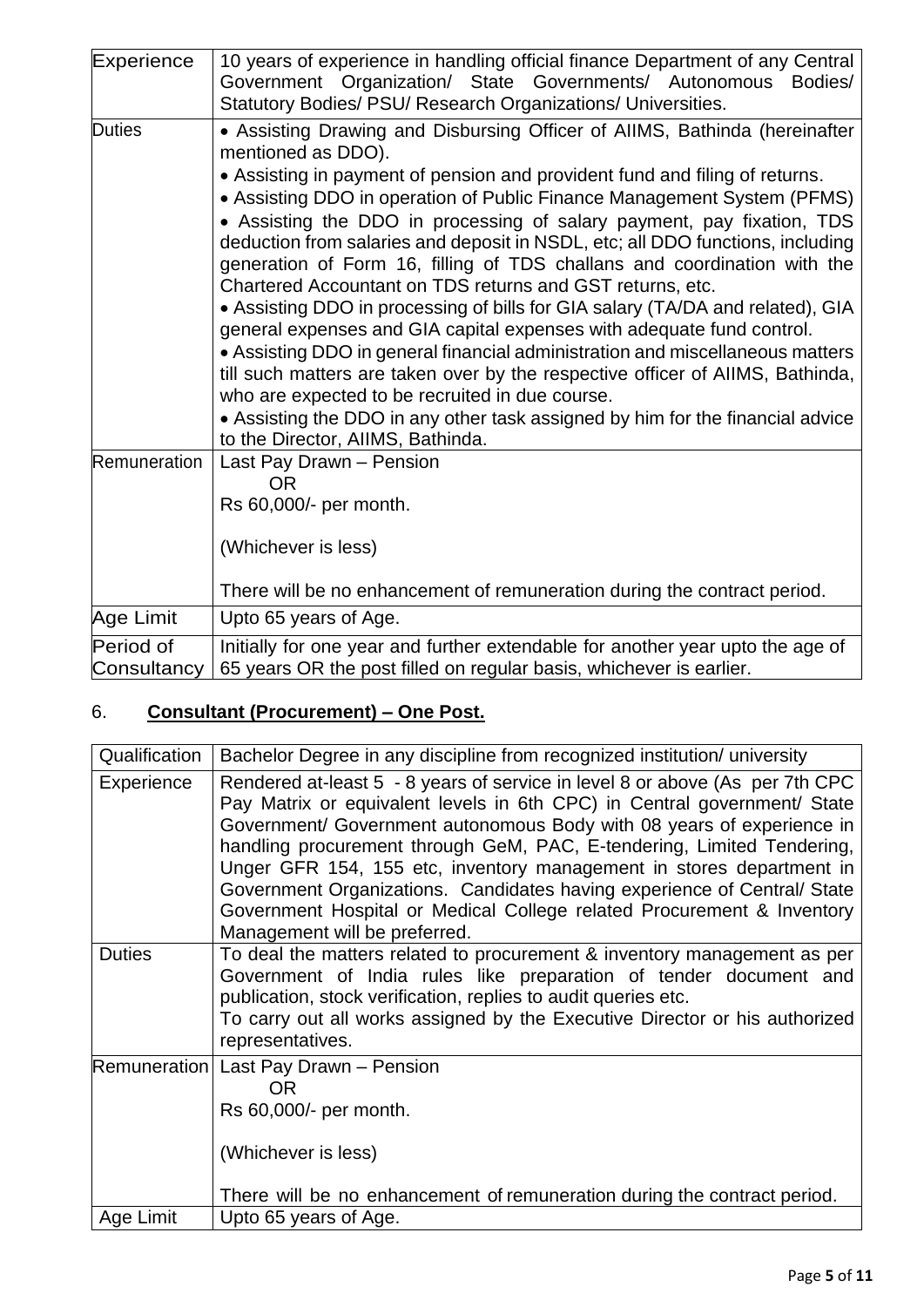| Period of | Initially for one year and further extendable for another year upto the age of    |
|-----------|-----------------------------------------------------------------------------------|
|           | Consultancy   65 years OR the post filled on regular basis, whichever is earlier. |

## 7. **Consultant (Security) – One Post.**

| Qualification            | Retired Officers with Degree from a recognized University/ equivalent.                                                                                                                                                                                                                                                                                                                                                                                                                                                                                                                                                                                                                                                                                                                                                                                                                                                                                                                                                                                                                                                |
|--------------------------|-----------------------------------------------------------------------------------------------------------------------------------------------------------------------------------------------------------------------------------------------------------------------------------------------------------------------------------------------------------------------------------------------------------------------------------------------------------------------------------------------------------------------------------------------------------------------------------------------------------------------------------------------------------------------------------------------------------------------------------------------------------------------------------------------------------------------------------------------------------------------------------------------------------------------------------------------------------------------------------------------------------------------------------------------------------------------------------------------------------------------|
| Experience               | 1. Officers of the Police Departments of the Central/State/UT Government or<br>Officers of the Armed Forces including Para Military Forces who have<br>rendered at least 5-8 years' regular service in pay level 7 or above (As per 7th<br>CPC pay Matrix or equivalent levels in 6th CPC.<br>2. Having experience connected with security, surveillance, crowd<br>management, handling agitations/ strikes of employees, mob control, police<br>procedures and internal security and safety, collecting intelligence and<br>vigilance inputs or having experience at National or International level security<br>agency.                                                                                                                                                                                                                                                                                                                                                                                                                                                                                             |
| <b>Duties</b>            | Plan and ensure execution of Security arrangement as required by the<br>$\bullet$<br>Institute; suggest and execute improvements in existing security systems.<br>To assist the Institute authorities in maintaining law and order.<br>$\bullet$<br>To look after all the security arrangements in the campus.<br>To supervise and control the work of security personnel.<br>$\bullet$<br>Testing and analyzing assets for potential security threats.<br>$\bullet$<br>Identifying possible security threats and determining the best security<br>٠<br>measures.<br>Running risk assessment and<br>security tests<br>designing<br>and<br>٠<br>countermeasures to eliminate as many potential risks as possible.<br>Designing, implementing, and maintaining security protocols, policies,<br>٠<br>plans, and systems to cover all possible security threats.<br>To ensure that security systems are maintained; attends to breaches;<br>٠<br>tracks past incidents, analyzes them and takes steps to prevent recurrence.<br>Remaining up to date with the latest security systems, tools, trends, and<br>technology. |
|                          | Training staff to recognize and defend against security breaches and risks.<br>$\bullet$<br>To maintain liaison with Police and District authorities regarding law-and-<br>٠<br>order problems and investigation of criminal cases affecting the Institute.<br>Any other task specifically assigned by the Executive Director or his<br>$\bullet$<br>nominee.                                                                                                                                                                                                                                                                                                                                                                                                                                                                                                                                                                                                                                                                                                                                                         |
|                          | Remuneration Last Pay Drawn - Pension<br><b>OR</b><br>Rs 50,000/- per month.<br>(Whichever is less)<br>There will be no enhancement of remuneration during the contract period.                                                                                                                                                                                                                                                                                                                                                                                                                                                                                                                                                                                                                                                                                                                                                                                                                                                                                                                                       |
| Age Limit                | Upto 65 years of Age.                                                                                                                                                                                                                                                                                                                                                                                                                                                                                                                                                                                                                                                                                                                                                                                                                                                                                                                                                                                                                                                                                                 |
| Period of<br>Consultancy | Initially for one year and further extendable for another year upto the age of<br>65 years OR the post filled on regular basis, whichever is earlier.                                                                                                                                                                                                                                                                                                                                                                                                                                                                                                                                                                                                                                                                                                                                                                                                                                                                                                                                                                 |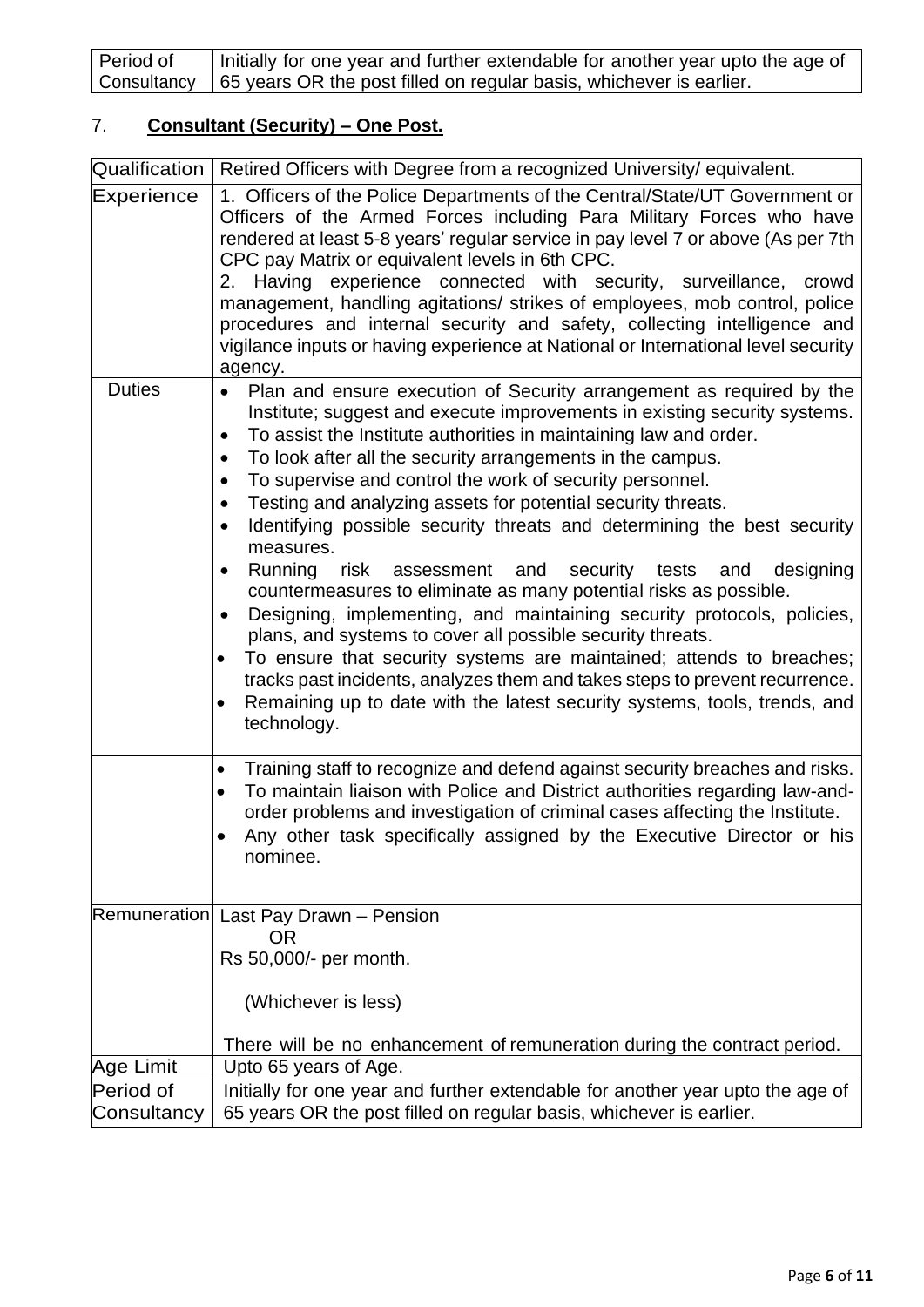### 8. **Consultant (Fire Safety) – One Post.**

| Qualifications           | Bachelor's degree from a University recognized by Govt. of India; and Sub-<br>Officer Course from National Fire Service College, Nagpur with minimum of<br>50% marks in aggregate and possessing knowledge of Mandatory<br>requirements of providing fire protection and prevention in high rise business<br>buildings as per National Building Code and Bureau of Indian Standards<br>OR<br>Bachelor of Engineering (Fire) from a recognized university/ institution or<br>equivalent. |
|--------------------------|-----------------------------------------------------------------------------------------------------------------------------------------------------------------------------------------------------------------------------------------------------------------------------------------------------------------------------------------------------------------------------------------------------------------------------------------------------------------------------------------|
| Experience               | 1. Retired Fire Officer or above, having 8 years of experience in the domain,<br>in educational Institutions / Govt. Offices.<br>2. Candidates having experience of Hospital setup will be preferred.<br>Should have minimum following physical standard :-<br>1. Height -165 cms (relaxation of 5 cms for Hilly Area People)<br>2. Minimum Weight - 50 Kgs<br>3. Chest (Normal) - 81 cms Chest (Expanded) - 86.5 cms                                                                   |
| <b>Duties</b>            | 1. He will be responsible for Emergencycalls, overall<br>administration,<br>discipline & Fire Safety.<br>2. Maintenance of fire fighting equipment's, communication systems,<br>computers etc.<br>3. Conducting fire drill, parade, inspections.<br>4. Maintenance of Occurrence Book, Log Book, Test Registers, Complaint<br>Registers and other reports.<br>5. Any other task specifically assigned by the Executive Director or his<br>nominee                                       |
|                          | Remuneration Last Pay Drawn - Pension<br><b>OR</b><br>Rs 50,000/- per month.<br>(Whichever is less)<br>There will be no enhancement of remuneration during the contract period.                                                                                                                                                                                                                                                                                                         |
| Age Limit                | Upto 65 years of Age.                                                                                                                                                                                                                                                                                                                                                                                                                                                                   |
| Period of<br>Consultancy | Initially for one year and further extendable for another year upto the age of<br>65 years OR the post filled on regular basis, whichever is earlier.                                                                                                                                                                                                                                                                                                                                   |

# 9. **Consultant (Recruitment) – One Post.**

| Qualification | Bachelor Degree in any discipline from recognized University.                                                                                                                                                                                                                                                                                                                                                                                                                                              |
|---------------|------------------------------------------------------------------------------------------------------------------------------------------------------------------------------------------------------------------------------------------------------------------------------------------------------------------------------------------------------------------------------------------------------------------------------------------------------------------------------------------------------------|
| Experience    | 1. Rendered at-least 5-8 years of service in level 7 or above (As per 7th<br>CPC Pay Matrix or equivalent levels in 6th CPC)<br>2. Having sound knowledge of service rules and regulations viz. recruitment<br>rules, reservation roster, maintenance of reservation roster registers,<br>reservation rosters for promotion, accounting of backlog vacancies etc.<br>3. Ability to use Internet/ Computer System is mandatory.<br>Note:- Officers with working experience in Administration/ Establishment |
|               | section of Central Autonomous Bodies/ Institutions/ Government Medical<br>colleges will be preferred.                                                                                                                                                                                                                                                                                                                                                                                                      |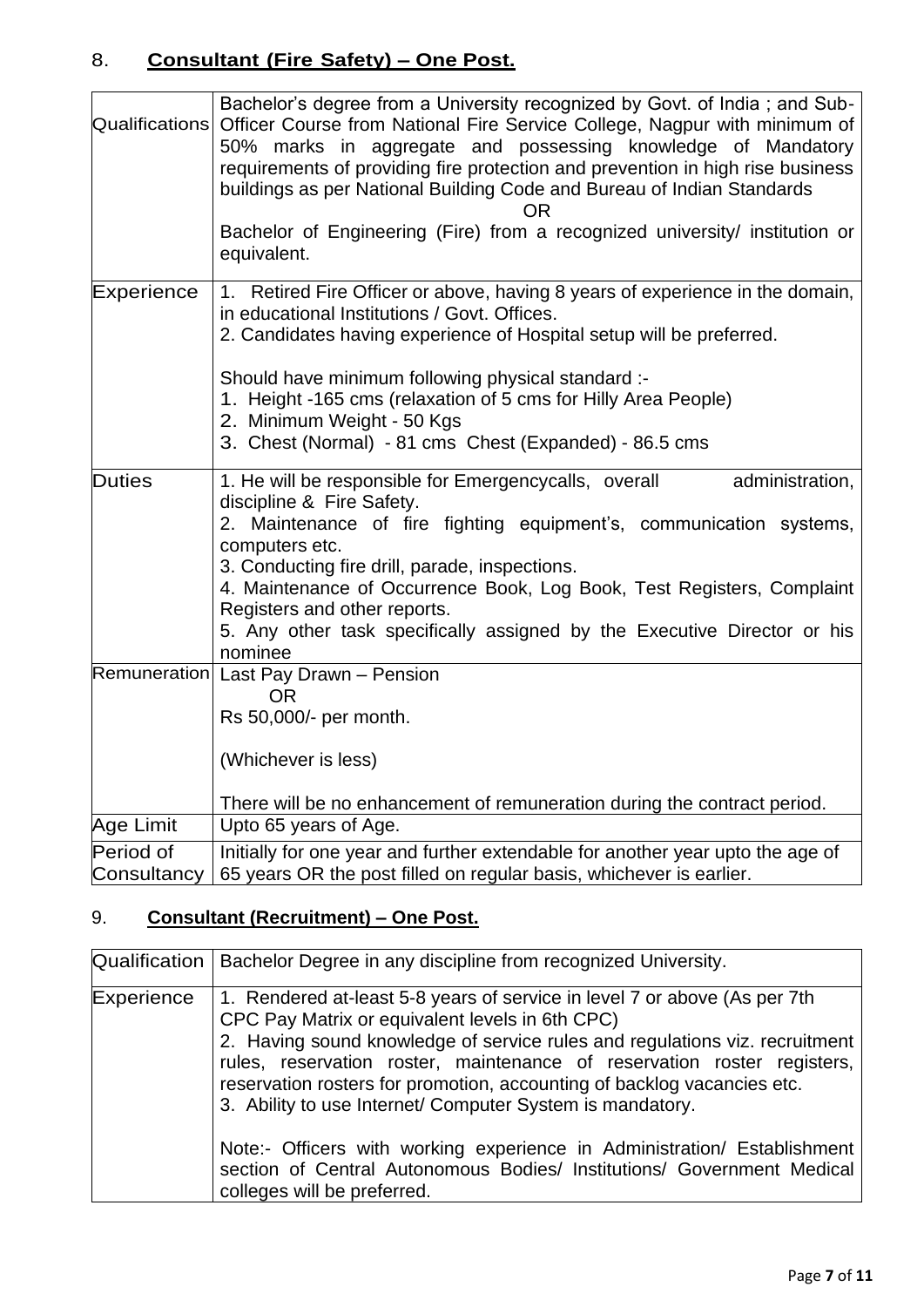| <b>Duties</b>       | 1. The Consultant for Recruitment shall be responsible for work of                 |
|---------------------|------------------------------------------------------------------------------------|
|                     |                                                                                    |
|                     | Recruitment/promotion nature such as Noting, Drafting, preparation of              |
|                     | advertisement of recruitment.                                                      |
|                     | 2. Maintenance of reservation rosters,                                             |
|                     | 3. Framing recruitment rules for regular/contractual posts.                        |
|                     | 4. Preparation of Departmental Promotion Committee (DPC) proceedings               |
|                     | 5. Any other such work assigned to him from time to time by the Executive          |
|                     | Director or his nominee.                                                           |
|                     | 6. The Consultant shall execute and perform the tasks assigned to him with         |
|                     | due diligence and according to the best of his/her intelligence, skill and ability |
|                     | on the direction of his controlling officer with whom he would be attached.        |
| <b>Remuneration</b> | Last Pay Drawn - Pension                                                           |
|                     | 0R                                                                                 |
|                     | Rs 50,000 per month.                                                               |
|                     |                                                                                    |
|                     | (Whichever is less)                                                                |
|                     |                                                                                    |
|                     | There will be no enhancement of remuneration during the contract period.           |
|                     |                                                                                    |
| Age Limit           | Upto 65 years of Age.                                                              |
| Period of           | Initially for one year and further extendable for another year upto the age of     |
| Consultancy         | 65 years OR the post filled on regular basis, whichever is earlier.                |
|                     |                                                                                    |

**Maximum Age Limit: -** The applicant's age as on 15 Jul 2022 must be below 64 (Sixty-Four) years

**Selection Procedure: -** The engagement will be purely on contract basis. Applications received in response to this advertisement will be shortlisted on the basis of experience and qualification of applicants. The consultants will be selected from shortlisted candidates for which selection committee will devise a method on the basis of number of applications received for a particular post and candidates will be informed accordingly. The competent authority reserves the right to select or reject a candidate or decide not to proceed with the selection process without assigning any reason.

**Terms of Reference: -** The terms of reference for the engagement of consultants will be as per **Annexure-I**.

**Process to apply:** The aspiring applicants satisfying the eligibility criteria in all respect can submit their duly filled application form attached with this advertisement along with the attested copies of certificates in support of date of birth, educational qualification, experience, caste certificate & other relevant documents.

➢ *Step-1* Fill the Google Form with below mentioned link and submit it, without which your application will not be completed:

Link: <https://forms.gle/qCm4ixQKisrstDom7>

- ➢ *Step-2* Download the application form (provided on the Website) and fill it.
- ➢ *Step-3* The application form filled offline should be sent to the below address through Speed Post/Registered Post by 22 Jul 2022 by 5.00 PM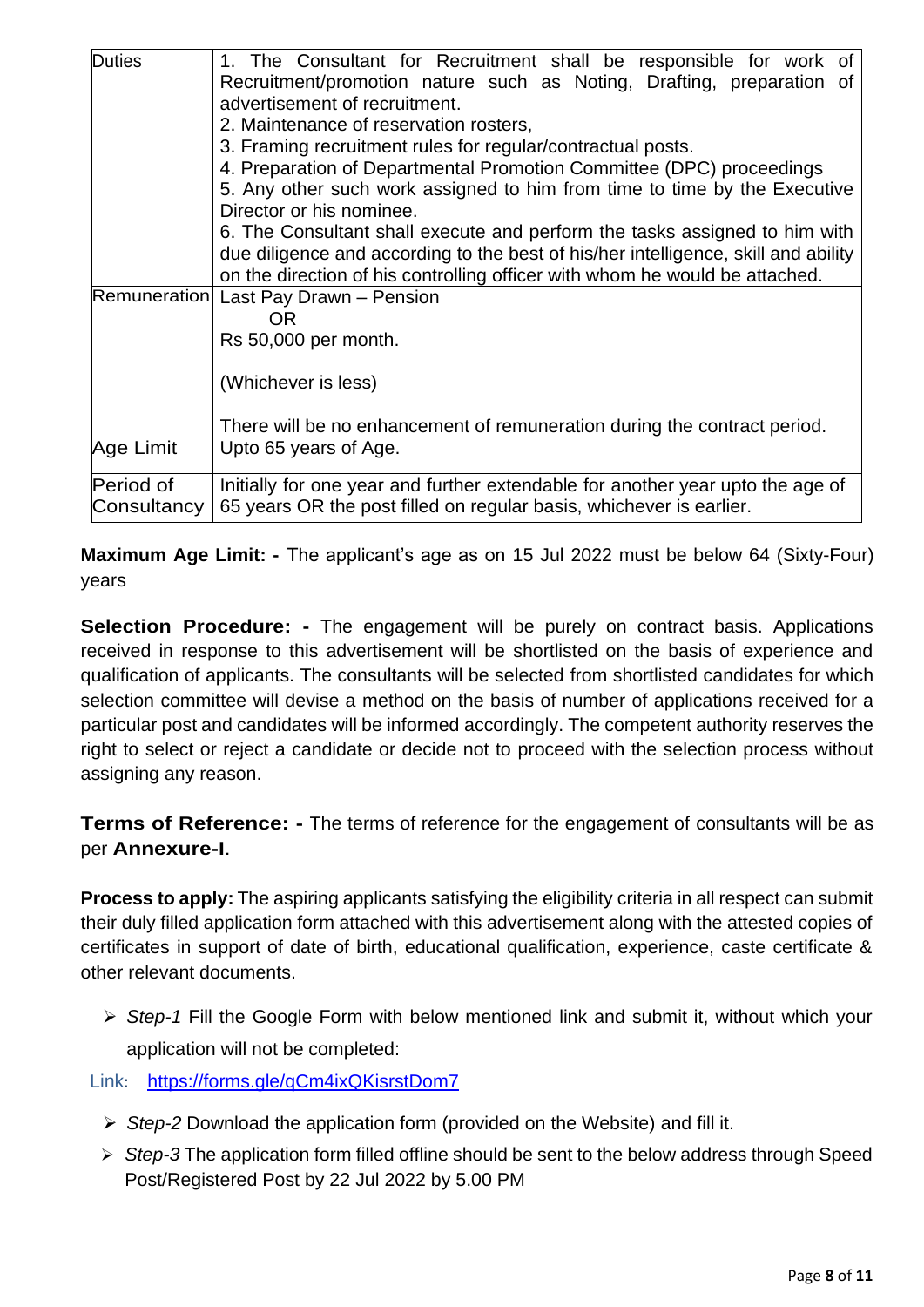#### **Important Instructions:**

- • **All original documents to be brought on the date of interview as mentioned below**:
	- a) Copy of PPO
	- b) Copy of retirement notification
	- c) Copy of Last Pay Certificate
	- d) Copy of PAN
	- e) Copy of Matriculation Certificate (Age Proof)
	- f) Copies in support of educational & professional qualifications.
	- g) Copies of experience certificates.

• The candidate should send the duly filled application form and self- attested certificates in **support of educational qualification(s), experience, age/date of birth certificate, copy of PPO and Copy of Last Pay Certificate** through Registered post or Speed post only to the below mentioned address so as to reach before 22 Jul 2022 till 5 PM:

**The Recruitment Cell, Ground Floor, Administrative Block, Mandi Dabwali Road, AIIMS, Bathinda-151001, Punjab** 

• **The envelope should be super-scribed "APPLICATION FOR THE POST OF CONSULTANT…………….………… ON CONTRACTUAL BASIS"** against Advertisement AIIMS/BTI/Rect.Cell/ContractualPosts/483 dated 16 June 2022

• On the day of Interview, the candidate is required to be present 'in person' and must bring all original certificates.

**Note:-** Officers who have been retired/retiring from organizations where Central pay matrix/scales are not followed, their status will be equated with Central pay matrix/scales first; for the purpose of eligibility and experience.

> Sd/- Executive Director, AIIMS Bathinda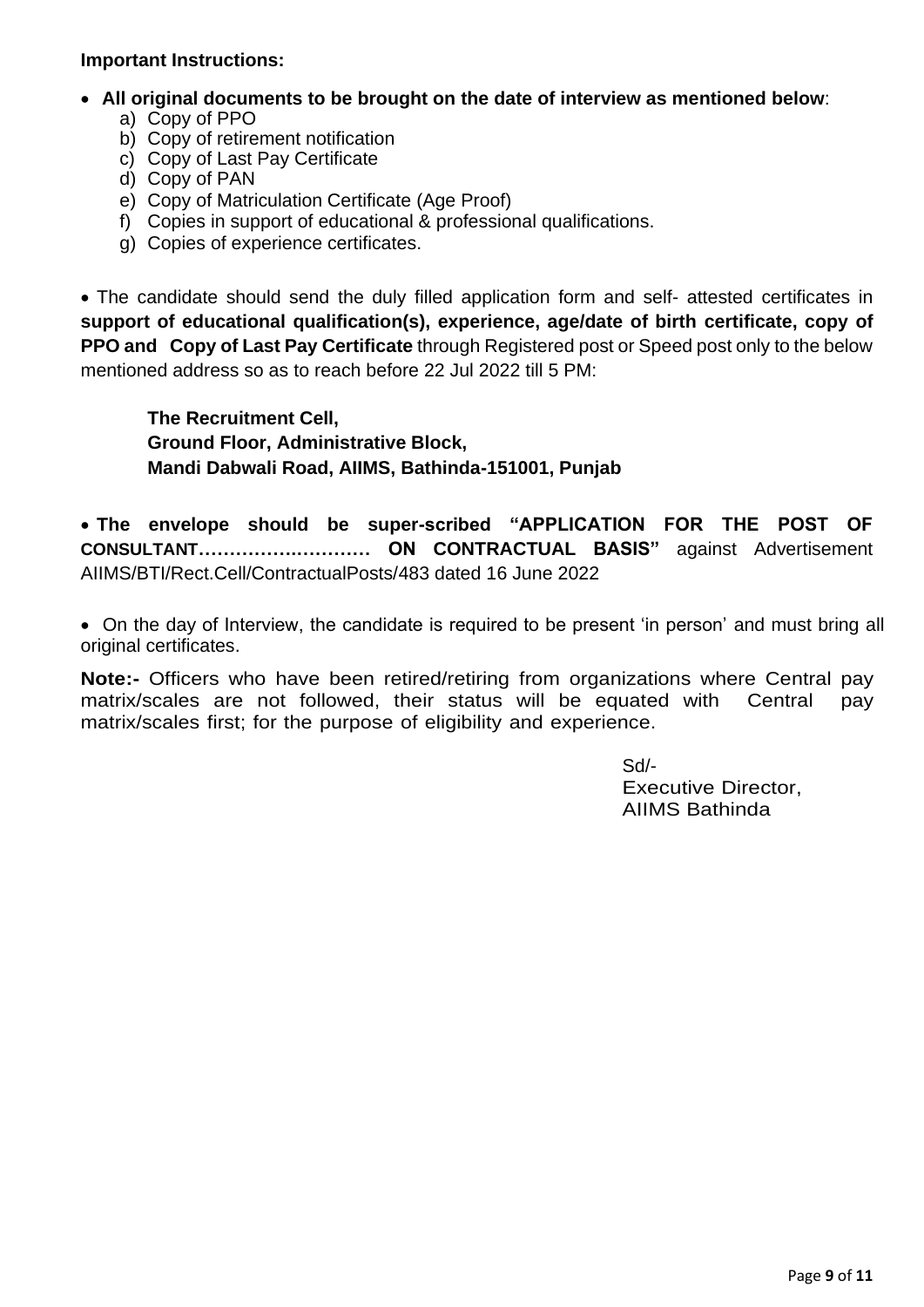#### **TERMS OF REFERENCE FOR CONSULTANTS**

1. The Consultants shall execute and perform the tasks assigned to them with due diligence and according to the best of their intelligence, skill and ability on the direction of his controlling officer with whom he would be attached.

2. The consultants would follow working office hours from 09:00 AM to 05.00 P.M. from Monday to Friday and 9:00 A.M. to 1:00 P.M. on Saturdays including half an hour lunch break in between or as may be directed by the controlling officer, during normal working hours. The Consultant usually has to attend office on working days but he can be called for duty on any day such as Saturday, Sunday, holiday including Gazetted Holiday or beyond working hours without any extra remuneration.

3. Paid leave of absence may be allowed at the rate of 2.5 days for each completed month of service (30 day in a calendar Year). Accumulation of leave beyond a calendar year may not be allowed. No leave of any other kind will be admissible. No remuneration for the period of absence in excess of the admissible leave will be paid to consultants. The leave for more than 5 days shall not, ordinarily, be allowed at a time.

4. The leave should be applied and got approved from the controlling officer in advance in writing or in electronic medium.

5. The consultants shall not take up any other assignment of any nature during his period of engagement in AIIMS-Bathinda.

6. The Consultants shall be abided by the rules and provisions contained under the Central Civil Services (Conduct) Rules, 1964 and maintain discipline and absolute integrity in their conduct during the period of engagement in AIIMS. The applicants shouldn't have been retired as a matter of punishment and should not have any crime record. The Consultants should maintain confidentiality of the work carried out by them. The Consultants shall be bound to hand-over the entire set of records of assignment to AIIMS before the expiry of the contract and before the final payment is released by AIIMS-Bathinda.

7. The Income Tax or any other tax liable to be deducted, as per the prevailing provisions under relevant laws will be deducted at source before effecting the payment, for which the Institute will issue certificate such as TDS etc.

8. The engagement shall automatically stand terminate at the end of the period unless extended by AIIMS on mutual consensus by both the parties. The AIIMS may terminate the contract of consultancy under any of the conditions as mentioned below: -

- a) The Consultant is unable to address the assigned works.
- b) Quality of the assigned works is not to the satisfaction of the AIIMS.

c) The Consultant fails in timely achievement of the target as finally decided by the AIIMS-Bathinda.

d) The Consultant is found lacking in honesty and integrity.

9. The contract can be terminated by giving fifteen days' notice by either side. In the event of pre mature termination of contract without advance notice of 15 days, an amount of remuneration equivalent to 15 days of consultant's remuneration shall have to be given by the AIIMS-Bathinda or to the AIIMS-Bathinda by the consultant as the case may be. In the event of termination of the agreement, the remuneration will be paid on pro-rata basis as per attendance during the notice month.